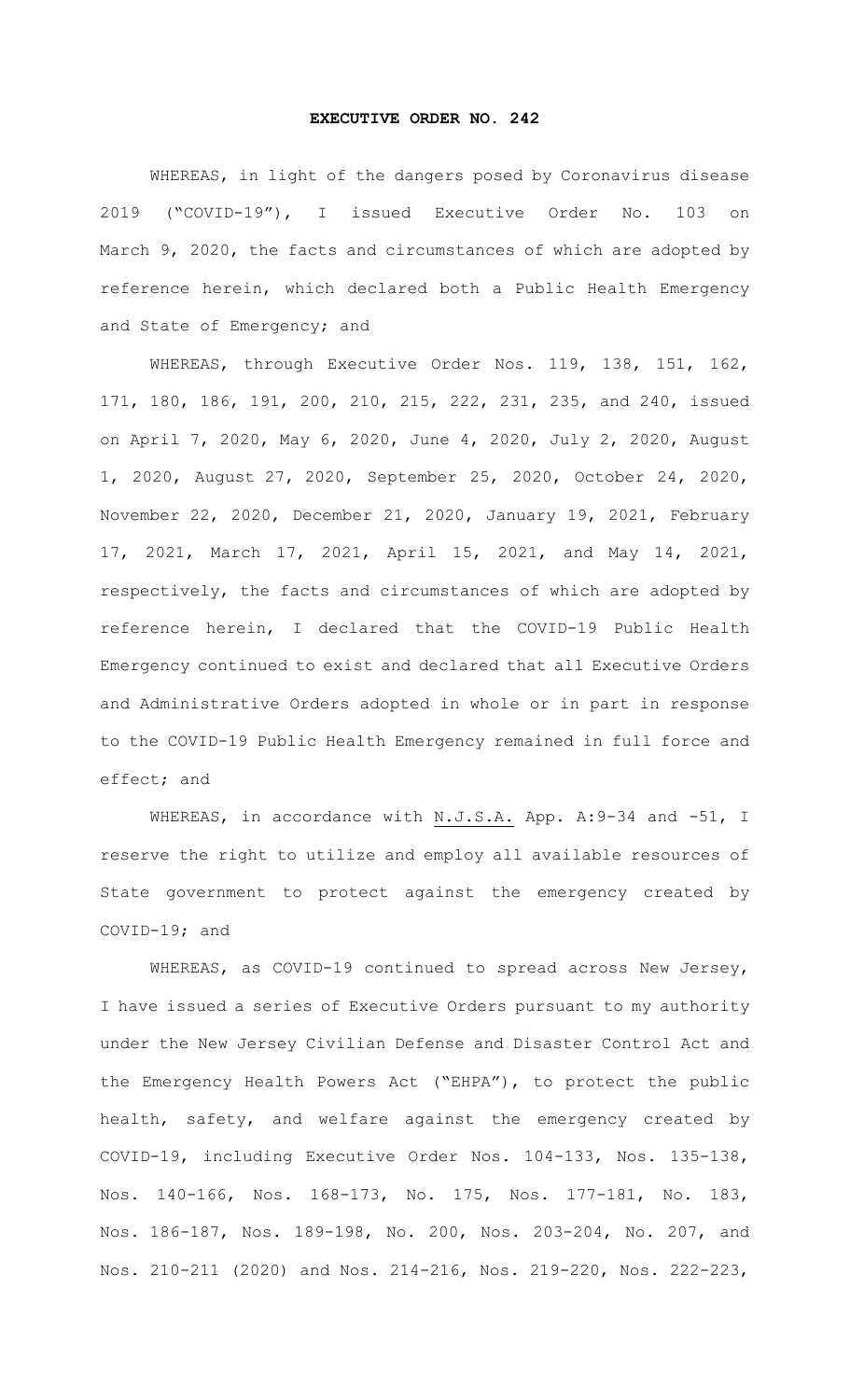No. 225, Nos. 228-235, and Nos. 237-241 (2021), the facts and circumstances of which are all adopted by reference herein; and

WHEREAS, to limit community spread from person-to-person contact through use of social mitigation measures, Executive Order No. 107 (2020) closed certain businesses, including recreational and entertainment businesses, and limited certain activities, including gatherings; and

WHEREAS, after consultation with officials from the Department of Health ("DOH"), I announced a multi-stage New Jersey's Road Back Plan for the methodical and strategic reopening of businesses and activities based on scientific data and metrics concerning the level of disease transmission risk and essential classification; and

WHEREAS, because of the progress we had made in our fight against the COVID-19 pandemic in New Jersey, I was able to announce a series of reopening steps over the course of several months, including increasing the indoor and outdoor gathering limit; and

WHEREAS, Executive Order No. 157 (2020) first outlined requirements for indoor and outdoor food and beverage establishments, including the requirement that groups be spaced six feet apart; and

WHEREAS, Executive Order No. 192 (2020) required workers and visitors on worksites to wear masks with limited exceptions and to practice social distancing, subject to certain conditions; and

WHEREAS, in connection with these Orders, agency orders, directives, and guidance have imposed additional masking and social distancing requirements in indoor settings; and

WHEREAS, all subsequent Executive Orders regarding restrictions on businesses and other facilities and on gatherings required individuals or groups of individuals to remain six feet apart in indoor and outdoor settings, with limited exceptions; and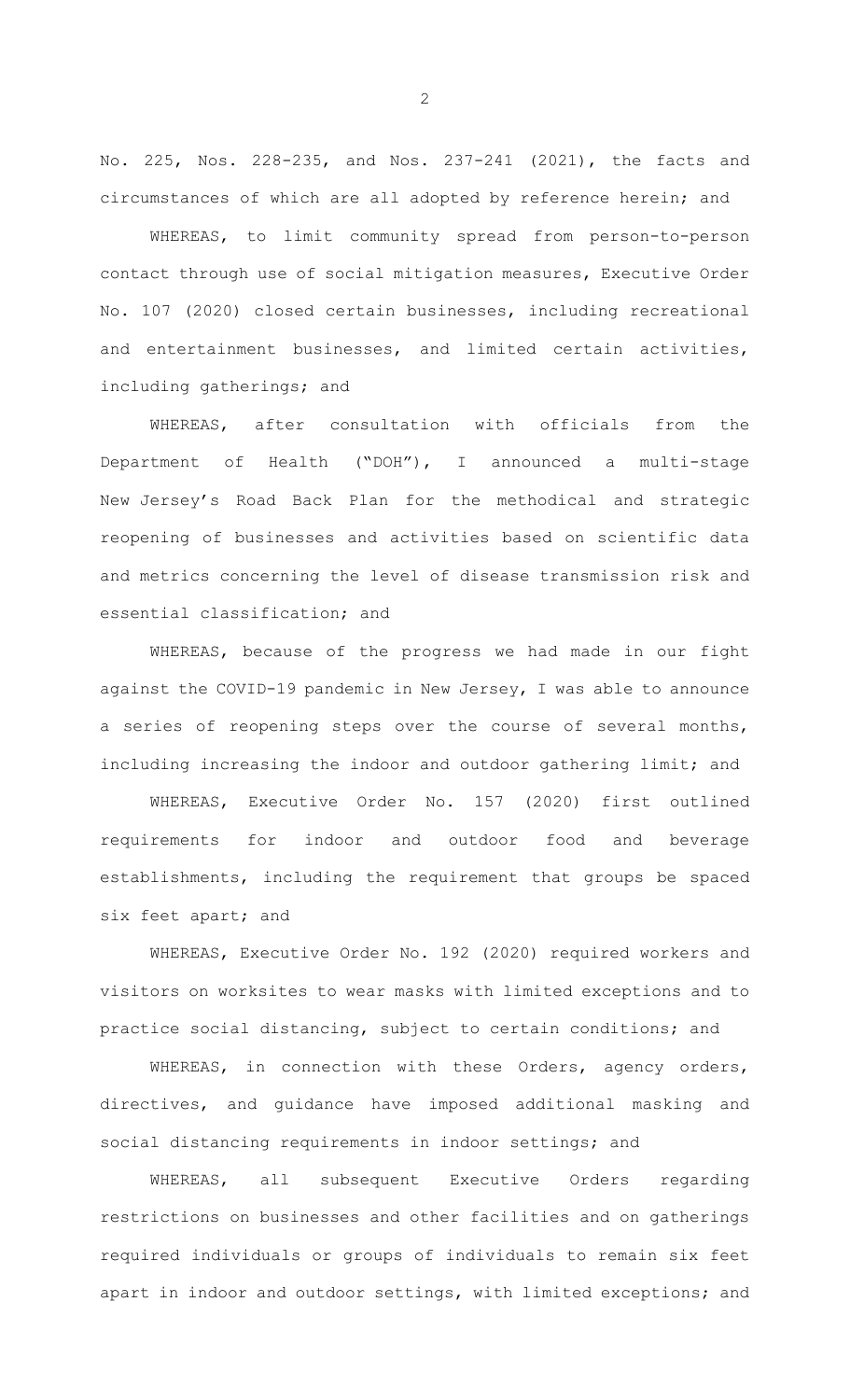WHEREAS, in the past year, we have gained critical knowledge regarding COVID-19, including a better understanding of the risks associated with certain activities, the activities that are most conducive to spread of the virus, and the safeguards that can be implemented to mitigate those risks; and

WHEREAS, this information, together with expanded access to testing, personal protective equipment, and other materials necessary to protect individuals from spread of the virus, as well as the ongoing COVID-19 Vaccination Plan ("Plan") discussed below, allows for certain activities to continue subject to more limited restrictions; and

WHEREAS, over the last six weeks, the number of hospitalized patients has gone from over 2,300 to under 700, the number of patients in intensive care has gone from over 450 to under 150, and the number of ventilators in use has gone from over 230 to under 110; and

WHEREAS, over the last six weeks, the number of individuals testing positive for COVID-19 has gone from approximately 3,000 per day to approximately 600-700 per day, and the weekday spot positivity of COVID-19 tests has gone from 7-8 percent to under or slightly above 2 percent for the last four recorded days; and

WHEREAS, the rate of transmission in the State has remained below 1 for the past two weeks, has consistently trended downward over the past two months, and has recently dipped below 0.5; and

WHEREAS, the COVID-19 Activity Level Report ("CALI Report") issued by the Communicable Disease Service in the New Jersey DOH calculates COVID-19 activity levels throughout the State using the case rate, percent of COVID-like illness, and percent positivity; and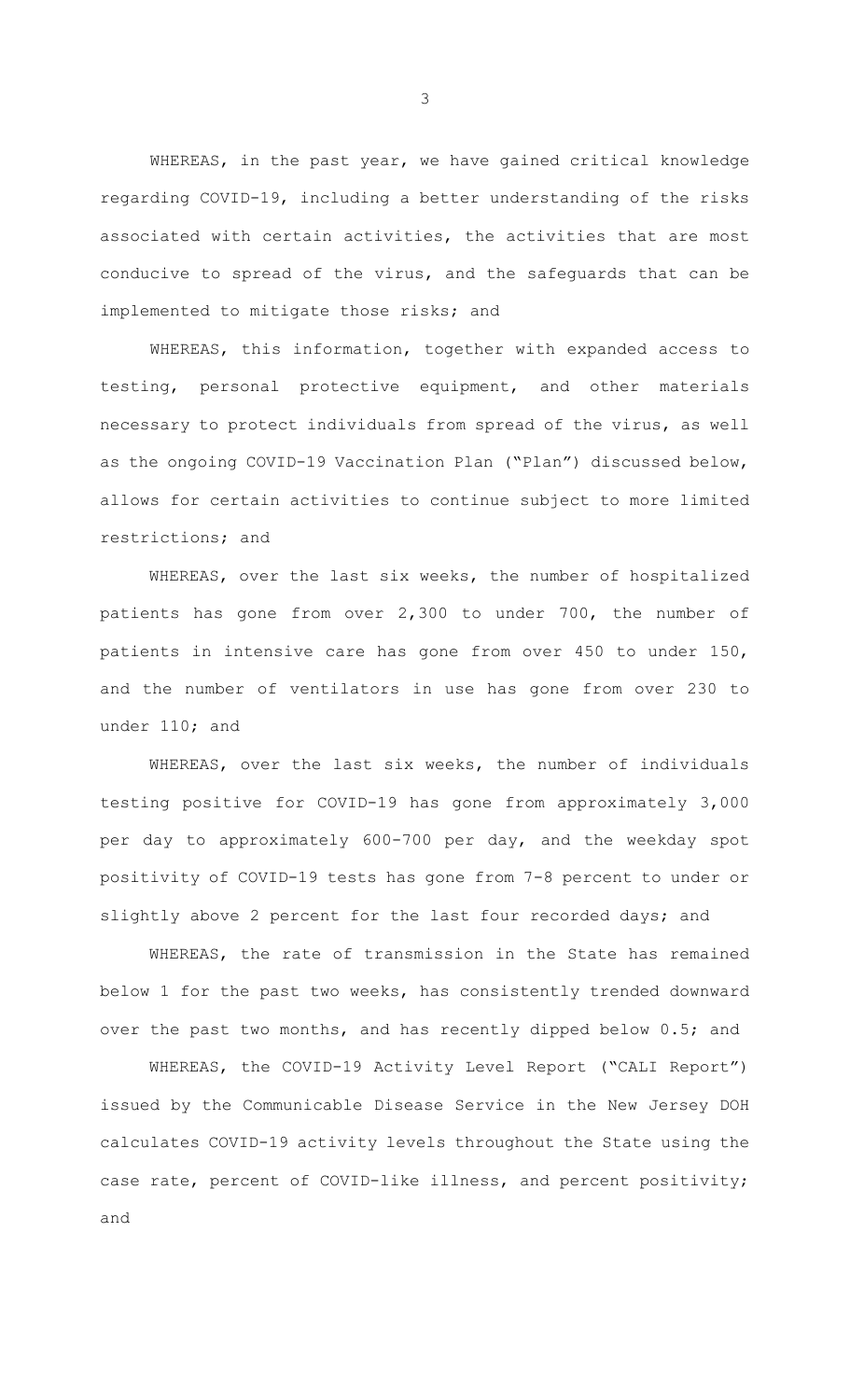WHEREAS, the CALI Report for the week ending May 15, 2021, presented an activity level of moderate throughout most of the State, with the southeast region showing low activity level, down from high as recently as mid-April; and

WHEREAS, the State has not experienced a low activity level in any region since September of 2020; and

WHEREAS, given the decisive decreases in key statistics, such as the number of hospitalized patients in the State, the number of daily positive COVID-19 cases, spot positivity, and the rate of transmission, and the continuation of the State's Plan, described more fully below, the State can take more significant steps to lift certain restrictions that were designed to limit person-toperson contact; and

WHEREAS, the Centers for Disease Control and Prevention ("CDC") recently stated that fully vaccinated individuals may be able to safely forgo masking and social distancing in certain indoor and outdoor environments; and

WHEREAS, as part of the State's response to COVID-19, DOH has created a comprehensive Plan to manage the receipt, administration, and tracking of the vaccines developed to inoculate the State's residents and workforce against COVID-19; and

WHEERAS, as part of that Plan, New Jersey set an initial goal of fully vaccinating 70 percent of the eligible adult population in New Jersey by June 30, equating to approximately 4.7 million individuals; and

WHEREAS, the State has thus far administered approximately 8.7 million doses of COVID-19 vaccines, with over 4.7 million New Jerseyans having received at least one dose of a vaccine and over 4 million having been fully vaccinated; and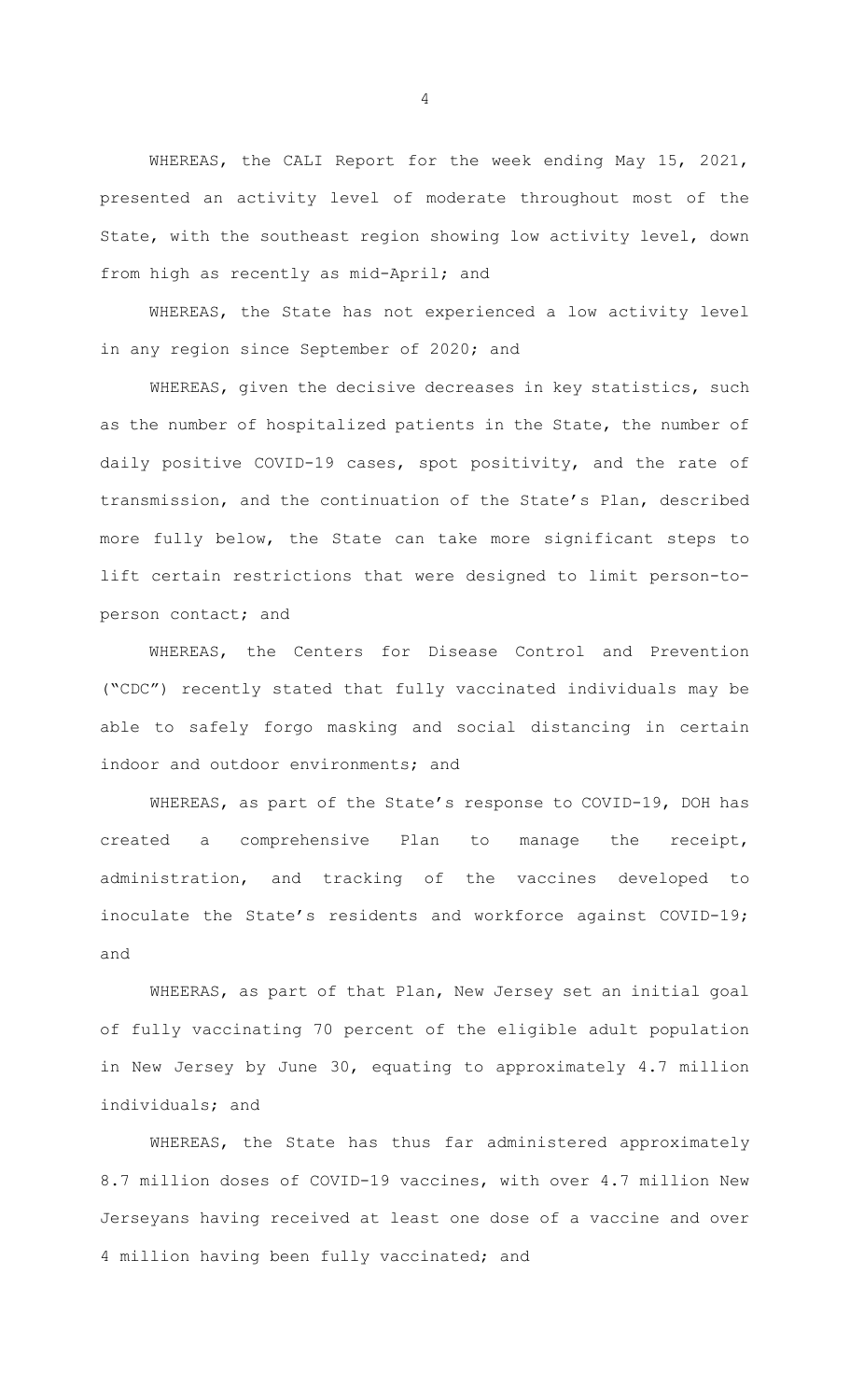WHEREAS, vaccine supply was previously constrained, but is now sufficient to permit every eligible individual within the State reasonable access, and every individual age 16 and over has been eligible for five full weeks, meaning they have had time to get both doses of a two-shot vaccine; and

WHEREAS, since the issuance of Executive Order No. 241 (2021), which lifted the mask mandate in outdoor public spaces but retained masking requirements in indoor spaces, we have made and are projected to continue to make sufficient progress in reducing transmission in the State and in increasing our vaccination numbers to be able to safely lift the indoor mask mandate in most settings; and

WHEREAS, the State can also lift social distancing requirements in indoor and outdoor settings in light of new CDC guidance and our progress on both COVID-19 metrics and vaccine administration; and

WHEREAS, though unvaccinated individuals, in accordance with CDC recommendations, should continue wearing masks and social distancing, without knowing an individual's vaccination status it is not practicable to continue mandating such practices for a portion of the population; and

WHEREAS, though New Jersey continues to vaccinate large numbers of individuals each day, it is still appropriate to maintain mitigation protocols in certain settings to ensure spread is limited while dissemination of the vaccine continues; and

WHEREAS, infants and children up to age 11 are not currently eligible for vaccination, and are not anticipated to become eligible until at least the fall, so that it is appropriate to exercise additional caution in settings that involve that population; and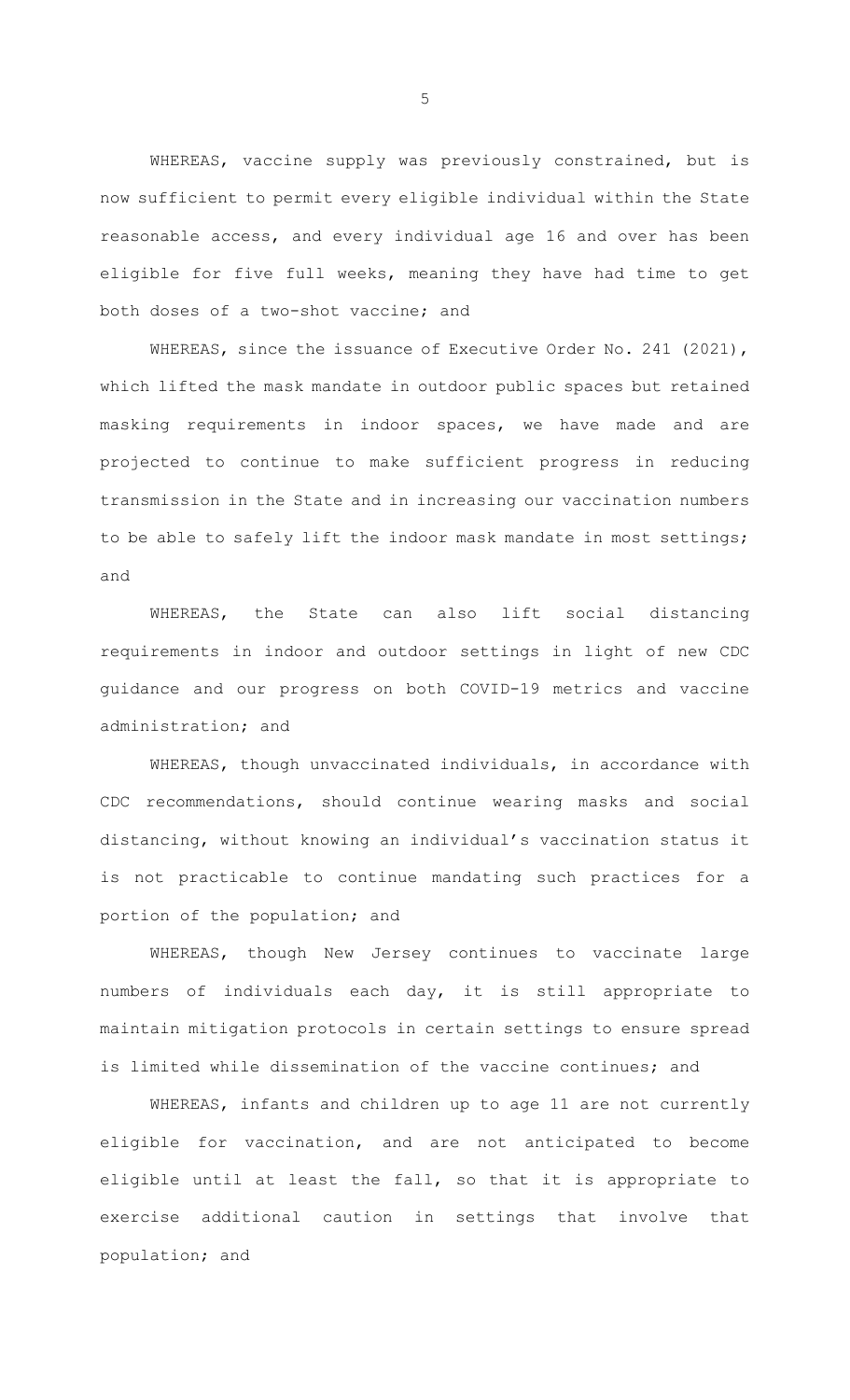WHEREAS, the CDC's guidance for K-12 operations notes that schools should continue to follow current mitigation protocols through the remainder of the 2020-2021 school year; and

WHEREAS, the CDC's new guidance on masking maintains that all individuals should continue to wear masks and social distance in certain high-traffic settings, such as transportation hubs, in congregate settings such as homeless shelters and correctional facilities, and in health care settings; and

WHEREAS, with the relaxation of social distancing requirements, it is reasonable to permit dance floors to reopen at food and beverage establishments; and

WHEREAS, similarly, we can now lift the restriction on valet parking and communal spaces in indoor malls; and

WHEREAS, the Director of the CDC has noted that decisions about indoor mask mandates should be made at the local level; and

WHEREAS, while New Jersey's statewide COVID-19 numbers have progressed far enough in the right direction so that we can safely relax the statewide indoor mask mandate, we know that there is considerable variation in vaccination rates among different localities, and for that reason it is appropriate to allow counties and municipalities to retain an indoor mask mandate if they so choose; and

WHEREAS, we expect that our vaccination progress and the steady decline in COVID-19 case numbers, hospitalizations, and other relevant metrics will continue over the next two weeks, so that we can reasonably lift the numerical limitations on indoor gatherings and the limitation on large venue indoor capacity at that time; and

WHEREAS, the Constitution and statutes of the State of New Jersey, particularly the provisions of N.J.S.A. 26:13-1 et seq., N.J.S.A. App. A: 9-33 et seq., N.J.S.A. 38A:3-6.1, and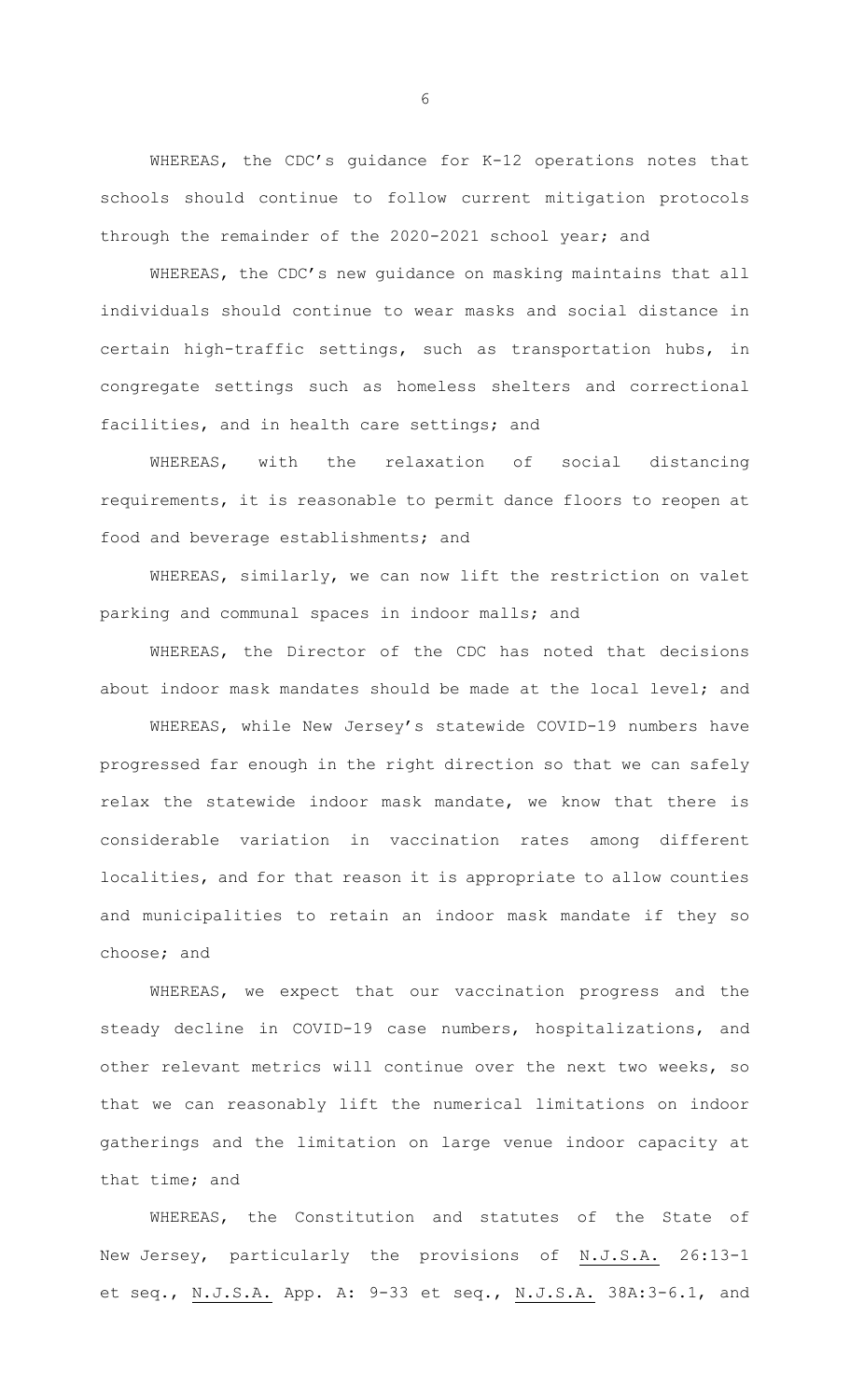N.J.S.A. 38A:2-4 and all amendments and supplements thereto, confer upon the Governor of the State of New Jersey certain emergency powers, which I have invoked;

NOW, THEREFORE, I, PHILIP D. MURPHY, Governor of the State of New Jersey, by virtue of the authority vested in me by the Constitution and by the Statutes of this State, do hereby ORDER and DIRECT:

1. Effective Friday, May 28, 2021, individuals in indoor public spaces are not required to wear masks, regardless of their ability to maintain six feet of distance from other individuals or groups. In accordance with CDC recommendations, individuals who are not fully vaccinated should continue to wear masks in indoor public spaces. Paragraph 4 of Executive Order No. 155 (2020), Paragraph 1 of Executive Order No. 192 (2020), Paragraph 11 of Executive Order No. 239 (2021), and Paragraph 5 of Executive Order No. 241 (2021) are hereby superseded to the extent that they conflict with the provisions of this Order. Employers and entities overseeing public spaces in settings where masking is no longer required pursuant to the provisions of the Paragraph are permitted to impose stricter requirements regarding mask-wearing in indoor settings for employees, customers, guests, and other individuals, where otherwise consistent with federal and State law. Employers and entities overseeing public spaces shall not restrict individuals from wearing masks in those settings and shall not in any way penalize or retaliate against individuals who elect to wear a mask.

2. In addition, for purposes of Paragraph 1 of this Order, "indoor public spaces" do not include child care centers, other child care facilities, youth summer camps, and public, private, and parochial preschool program premises and elementary and secondary schools, including charter and renaissance schools,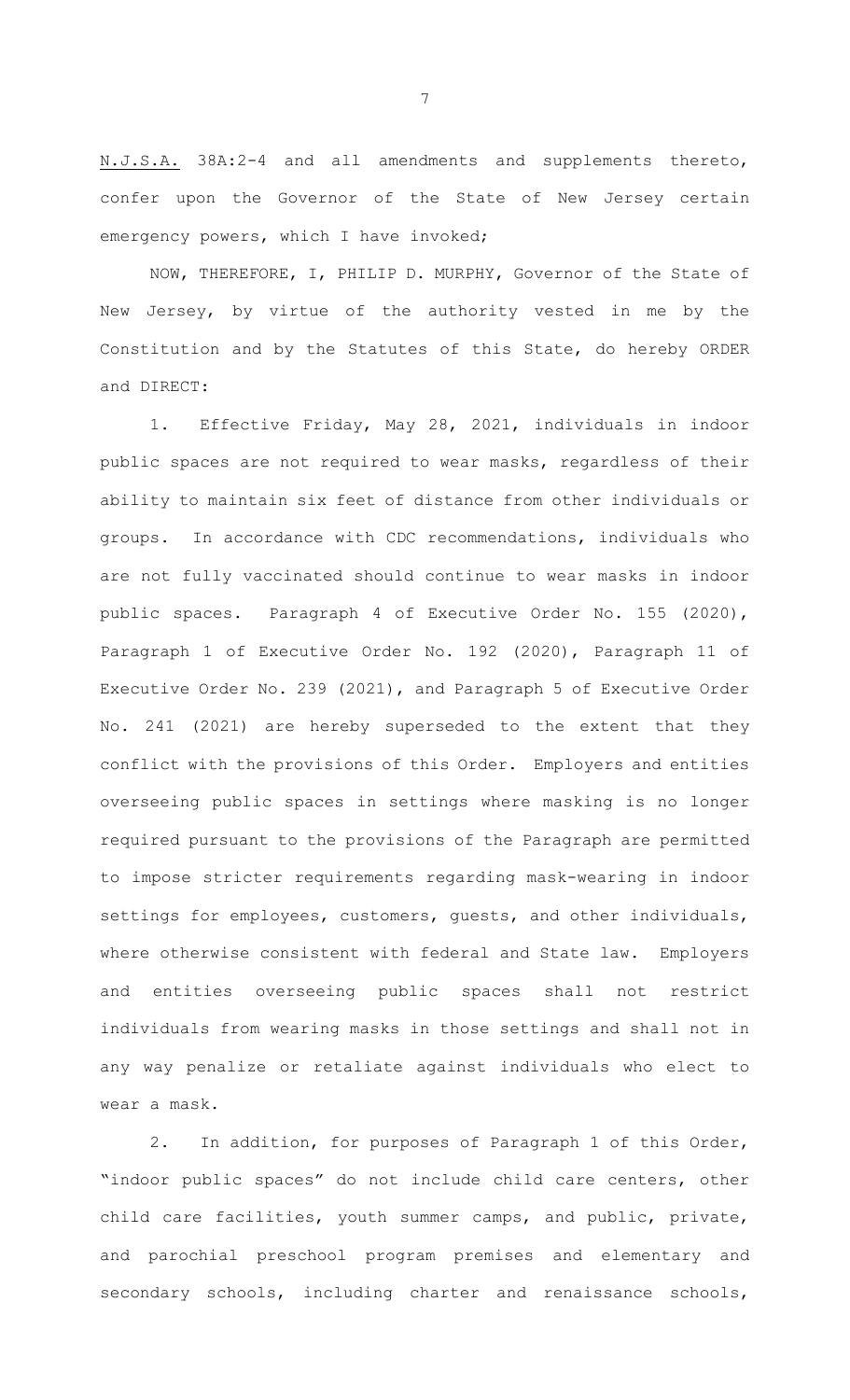which continue to be governed by Executive Orders No. 149 (2020), No. 175 (2020), and No. 237 (2021), and any applicable standards issued by the Commissioner of the DOH. Further, "indoor public spaces" do not include indoor worksites of employers, as defined in Executive Order No. 192 (2020), that do not open their indoor spaces to the public for purposes of sale of goods, attendance at an event or activity, or provision of services.

3. As provided for in Executive Order No. 192 (2020), all individuals shall continue to wear face coverings in indoor workplaces that are not "indoor public spaces," subject only to exceptions that have previously existed, such as when employees are at distanced workstations or in their own offices, and shall continue to maintain six feet of distance from others to the maximum extent possible, except in the circumstances described therein.

4. Effective Friday, May 28, 2021, the requirement in Paragraph 1 of Executive Order No. 239 (2021) and Paragraph 4 of Executive Order No. 157 (2020) that food or beverage establishments providing in-person service in indoor and/or outdoor areas limit capacity to a number that ensures all patrons can remain six feet apart is hereby rescinded. Food and beverage establishments are not required to seat individuals or groups of individuals six feet apart at tables or at indoor bar areas. Establishments with table service are permitted to allow patrons to place orders when not seated and to serve patrons who are not seated, and patrons may consume food or beverages while standing. Paragraphs 4 and 5 of Executive Order No. 157 (2020) and Paragraph 1 of Executive Order No. 183 (2020) are hereby superseded to the extent that they conflict with the provisions of this Order, except that establishments must continue to ensure all areas designated for food and/or beverage consumption are in conformance with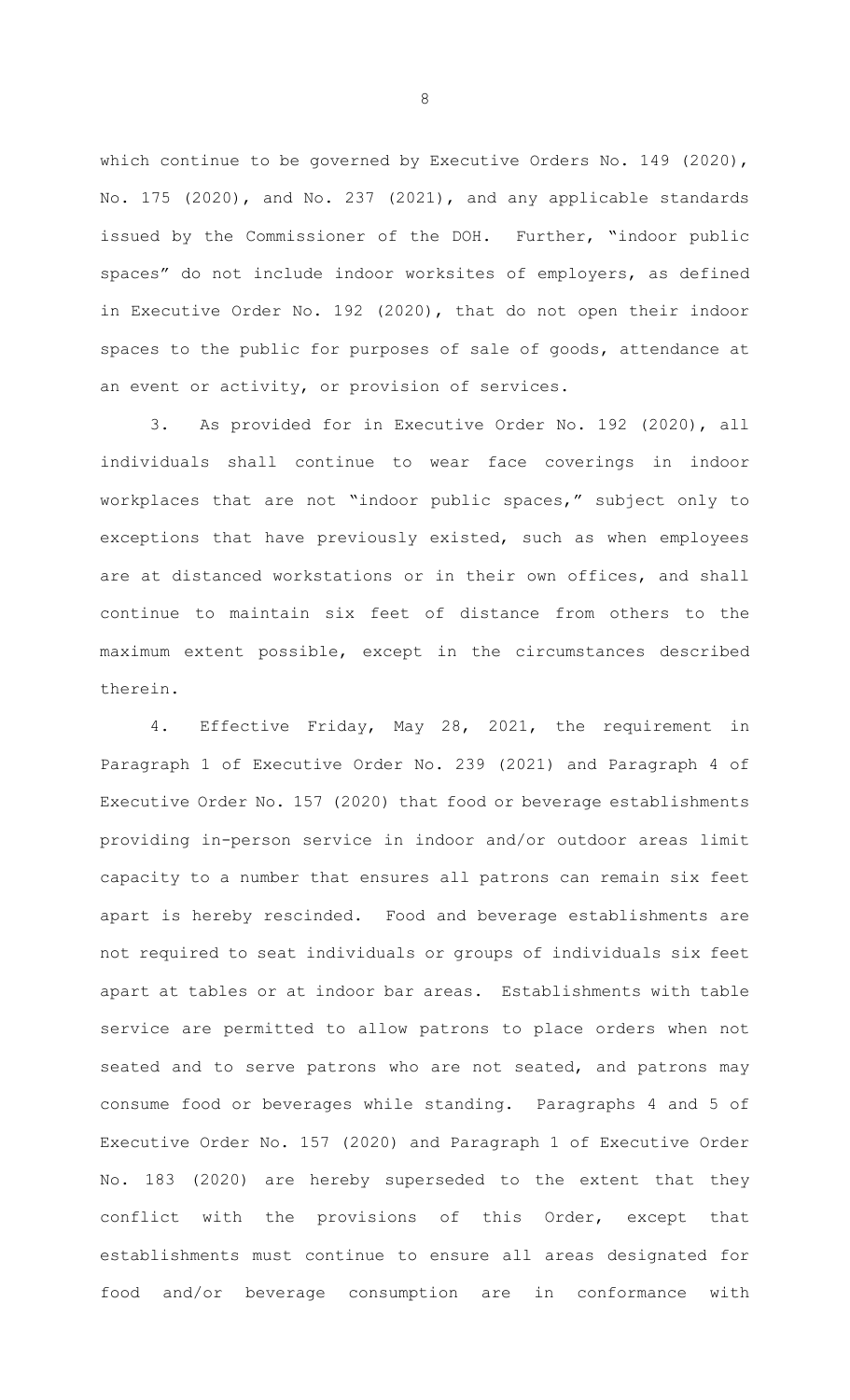applicable local, State, and Federal regulations, and must continue to abide by all other current health and safety standards issued by the Commissioner of the Department of Health on indoor and outdoor dining, as may be updated in accordance with this Order and consistent with her authority under the EHPA.

5. Effective Friday, May 28, 2021, the following businesses that have opened their indoor and/or outdoor premises to the public are permitted to operate at full capacity without limiting occupancy to a number that ensures that all patrons or groups of patrons entering the facility together can remain six feet apart:

- a. Retail establishments;
- b. Personal care services authorized to reopen their indoor facilities to the public pursuant to Paragraph 2 of Executive Order No. 157 (2020);
- c. "Health clubs," as defined by N.J.S.A. 56:8-39, which include gyms and fitness centers, as well as amusement and water parks, authorized to reopen their indoor facilities to the public pursuant to Paragraph 1 of Executive Order No. 181 (2020);
- d. Recreational and entertainment businesses that were permitted to reopen their indoor facilities to the public pursuant to Paragraph 7 of Executive Order No. 157 (2020), including pools, amusement parks, and water parks;
- e. Casinos, including casino gaming floors and retail sports wagering lounges; and
- f. Racetracks.

The aforementioned businesses remain subject to any applicable directive, order, and/or guidance document issued by the Commissioner of the DOH or any other State agency, as may be updated in accordance with this Order. Paragraph 2 of Executive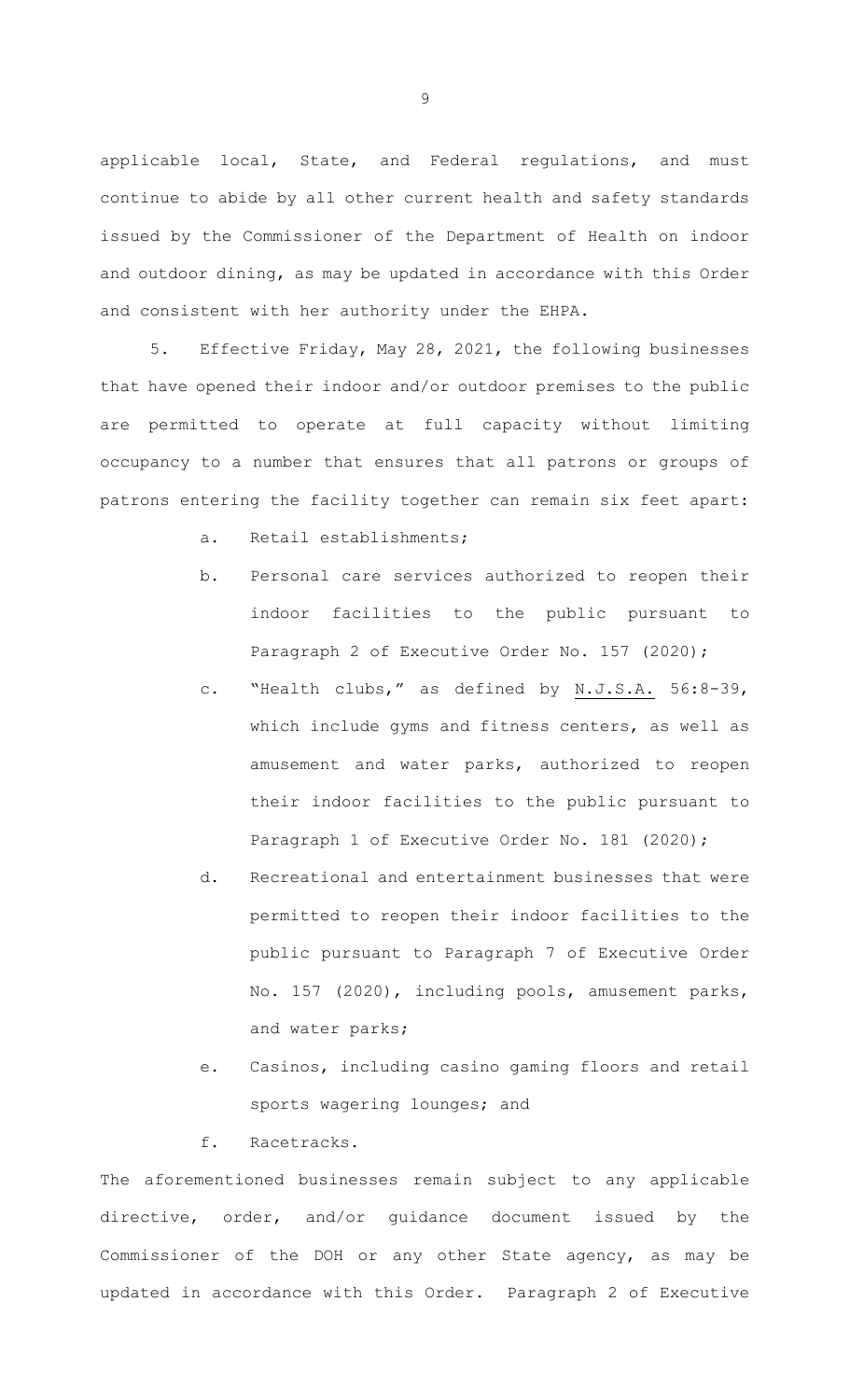Order No. 239 (2021) and Administrative Order No. 2020-14 are hereby rescinded.

6. Effective Friday, May 28, 2021, the requirement in Paragraph 9 of Executive Order No. 239 (2021) that all attendees at indoor gatherings, including but not limited to gatherings that are religious services, political activities, memorial services, commercial gatherings, gatherings at private residences, performances at entertainment centers where performances are viewed or given, catered events, and sports practices and competitions, are required to be six feet apart from other attendees, with certain exceptions, is hereby rescinded. Where an indoor gathering occurs in a workplace that is not a public space, as defined in Paragraph 2 of this Order, the facility must continue to follow the requirements of Executive Order No. 192 (2020) regarding social distancing. In accordance with CDC recommendations, individuals who are not fully vaccinated should continue to practice social distancing.

7. Effective Friday, May 28, 2021, sports and entertainment venues, including concert venues and stadiums, with fixed seating capacity of 1,000 or greater, that have opened their indoor spaces to the public may continue to permit a number of patrons and/or members of the public totaling up to 30 percent of the stated maximum capacity of any room without limiting occupancy to a number that ensures that all patrons or groups of patrons entering the facility together can remain six feet apart. Paragraph 11 of Executive Order No. 239 (2021) is hereby superseded to the extent that it conflicts with the provisions of this Order.

8. Degree-granting public and private institutions of higher education are not required to implement policies to provide for social distancing in classrooms, residence halls, restrooms, and other areas across campus. Executive Order No. 155 (2020) is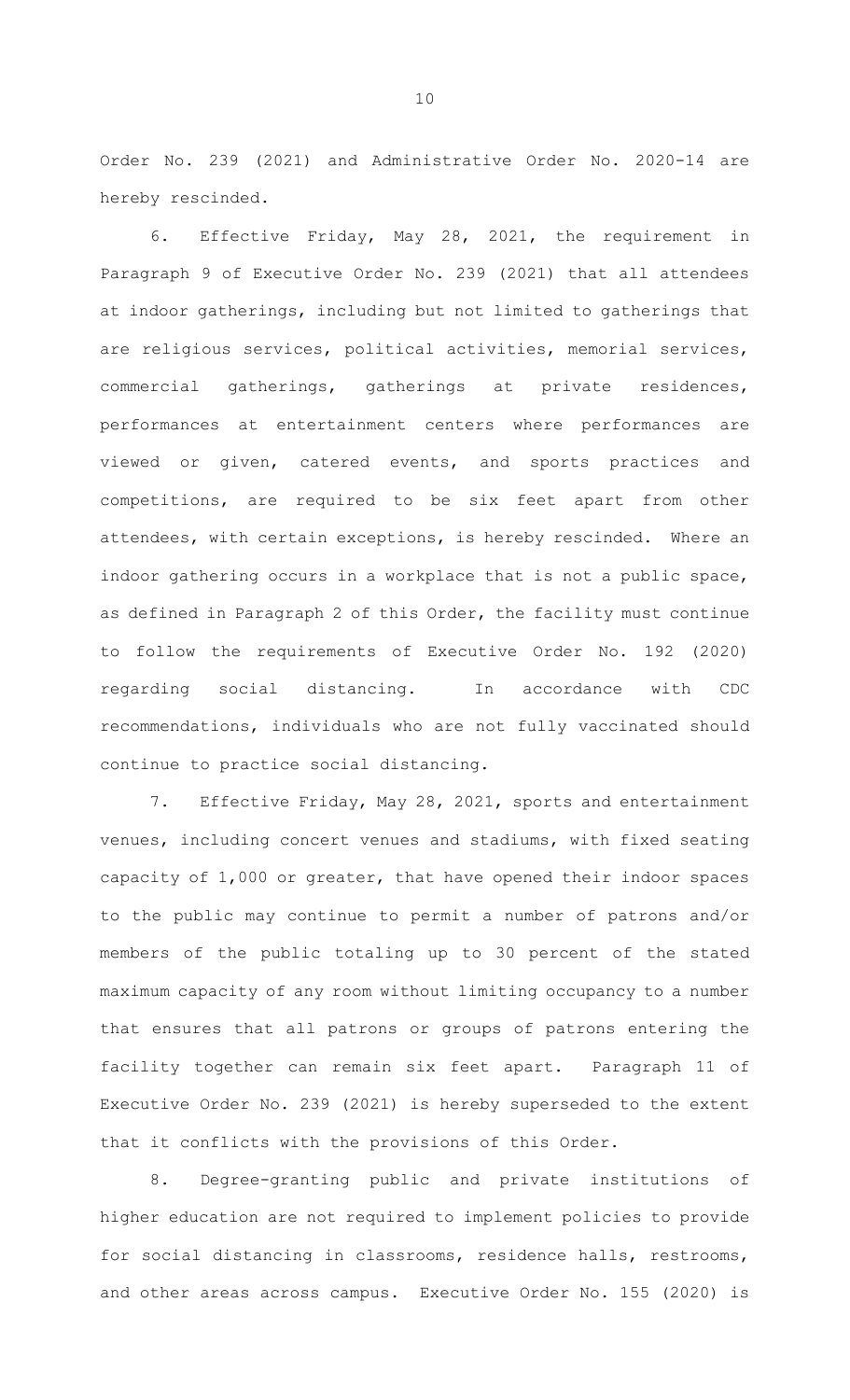hereby superseded to the extent it conflicts with the provisions of this Order.

9. This Order shall not supersede any social distancing requirements for child care centers, other child care facilities, youth summer camps, and public, private, and parochial preschool program premises, and elementary and secondary schools, including charter and renaissance schools, which continue to be governed by Executive Orders No. 149 (2020), No. 175 (2020), and No. 237 (2021), and any applicable standards issued by the Commissioner of the DOH.

10. Effective Friday, May 28, 2021, the requirement in Paragraph 12 of Executive Order No. 239 (2021), as restated in Paragraph 1 of Executive Order No. 241 (2021), that all attendees at outdoor gatherings, including but not limited to religious services or celebrations, political activities, weddings, funerals, memorial services, commercial gatherings, gatherings in private residences, performances at outdoor entertainment centers, catered events, and athletic practices and competitions remain six feet apart from other attendees, with certain exceptions, is hereby rescinded.

11. Effective Friday, May 28, 2021, sports and entertainment venues, including concert venues and stadiums, with fixed seating capacity of 1,000 or greater, that have opened their outdoor spaces to the public are permitted to operate at full capacity without limiting occupancy to a number that ensures that all patrons or groups of patrons entering the facility together can remain six feet apart. Such venues shall continue to follow all applicable requirements in any other Executive Order, Administrative Order, and/or Executive Directive, including, but not limited to, the requirements for outdoor dining, as applicable. Paragraph 16 of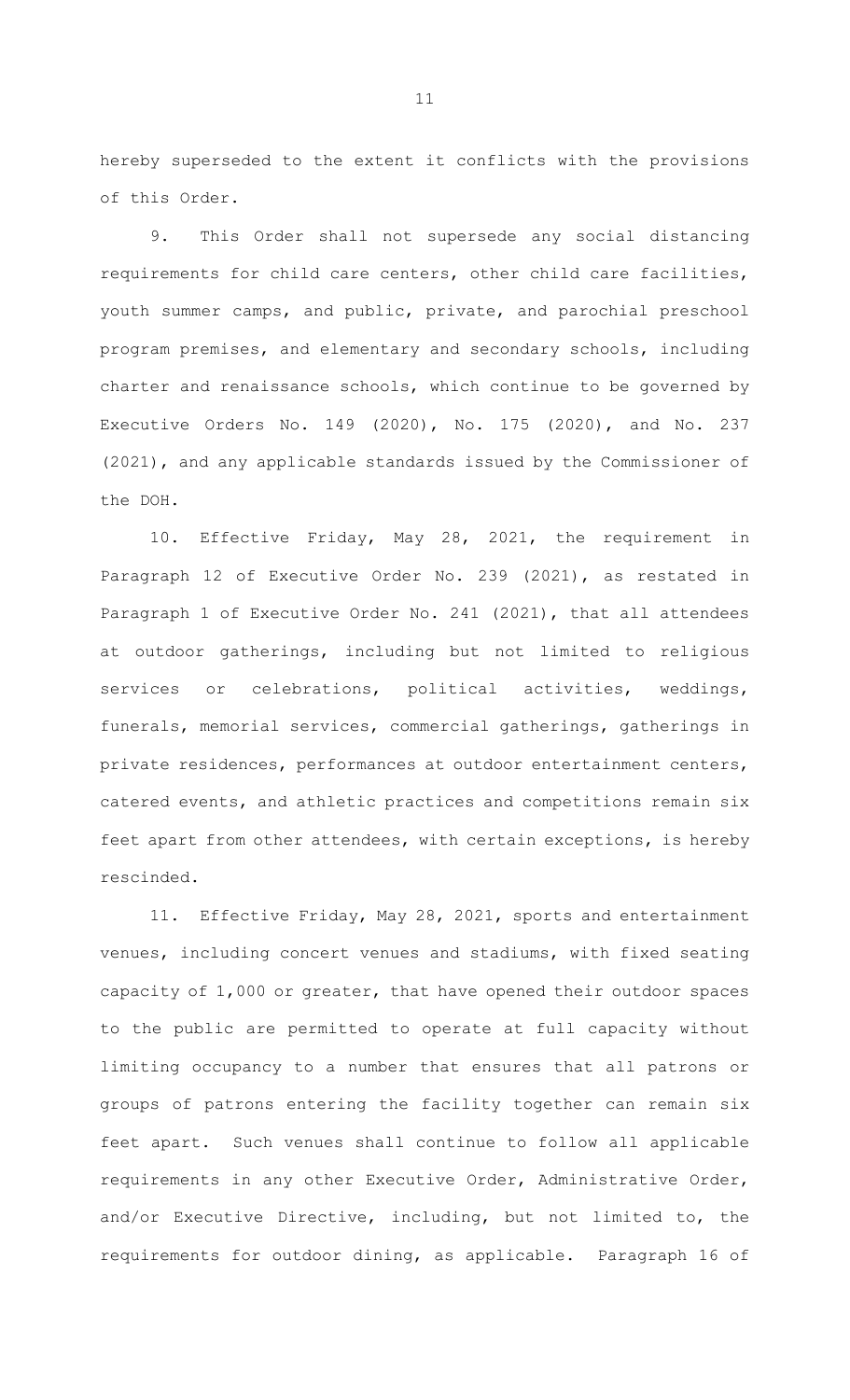Executive Order No. 239 (2021) is superseded to the extent that it conflicts with the provisions of this Order.

12. Paragraph 3 of Executive Order No. 143 (2020) outlining restrictions for public and private beaches, boardwalks, lakes, and lakeshores is hereby rescinded.

13. This Order shall not supersede any masking or social distancing requirements currently in place in indoor or outdoor spaces in health care settings, including but not limited to longterm care facilities, home health care settings, and office-based health care settings, correctional facilities, homeless shelters, and on planes, buses, trains, and other forms of public transportation traveling into, within, or out of the United States and in transportation hubs such as airports and stations.

14. Effective Friday, May 28, 2021, all establishments open to the public, including a food or beverage establishment, shall be permitted to open indoor and outdoor dance floors. Paragraph 9 of Executive Order No. 157 (2020) is hereby rescinded. The restrictions on dance floors at catered events outlined in Paragraph 9 of Executive Order No. 238 (2021) are hereby rescinded.

15. Effective Friday, May 28, 2021, valet parking and communal play areas are permitted to open at indoor malls. Administrative Order 2020-22 is hereby superseded to the extent that it conflicts with the provisions of this Order.

16. Effective Friday, June 4, 2021, paragraphs 3–5 and 7-8 of Executive Order No. 239 (2021) regarding the numerical limit on indoor gatherings, including but not limited to political activities, weddings, funerals, memorial services, commercial gatherings, gatherings in private residences, performances at indoor entertainment centers, catered events, and athletic practices and competitions, are hereby rescinded. As a result, there will be no limits applying to indoor gatherings.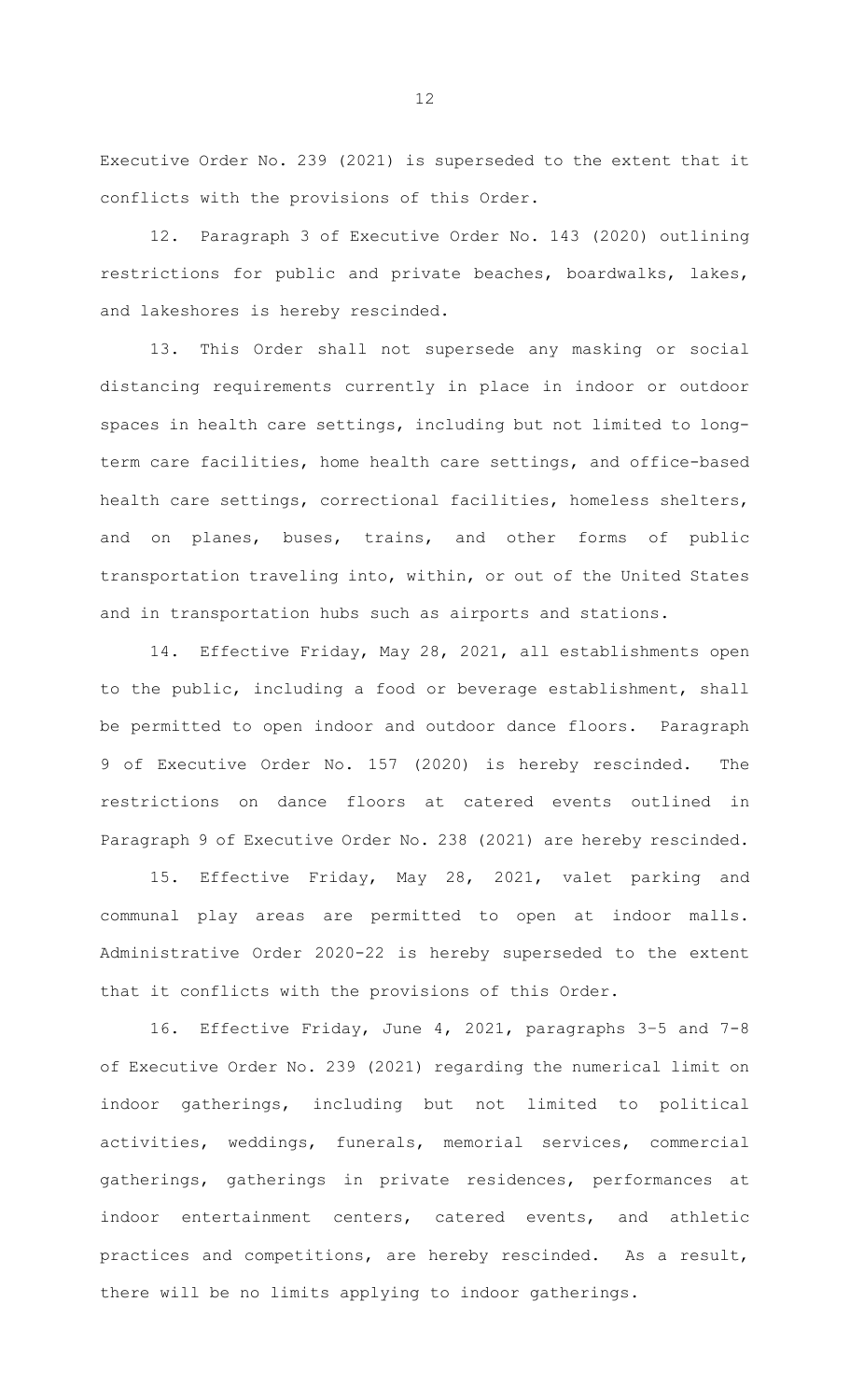17. Effective Friday, June 4, 2021, sports and entertainment venues, including concert venues and stadiums, with a fixed seating capacity of 1,000 or greater, that have opened their indoor spaces to the public are not subject to any percentage-based capacity restriction, and are permitted to operate at full capacity without limiting occupancy to a number that ensures that all patrons or groups of patrons entering the facility together can remain six feet apart. Such venues shall continue to follow all applicable requirements in any other Executive Order, Administrative Order, and/or Executive Directive, including, but not limited to, the requirements for indoor dining, as applicable. Paragraph 11 of Executive Order No. 239 (2021) is superseded to the extent that it conflicts with the provisions of this Order.

18. No municipality, county, or any other agency or political subdivision of this State shall enact or enforce any order, rule, regulation, ordinance, or resolution which will or might in any way conflict with any of the provisions of this Order, or which will or might in any way interfere with or impede its achievement, except that municipalities and counties are permitted under this Order to impose additional restrictions, in response to COVID-19, regarding mask requirements for individuals in indoor public spaces. This Order shall not supersede the provisions of Executive Order No. 108 (2020) that currently remain in effect, which includes the ability of municipalities and counties to impose additional restrictions on online marketplaces for arranging or offering lodging and on municipal parks, or the provisions of any Administrative Order that permits municipalities and counties to impose additional restrictions. Paragraph 3 of Executive Order No. 195 (2020) is hereby rescinded.